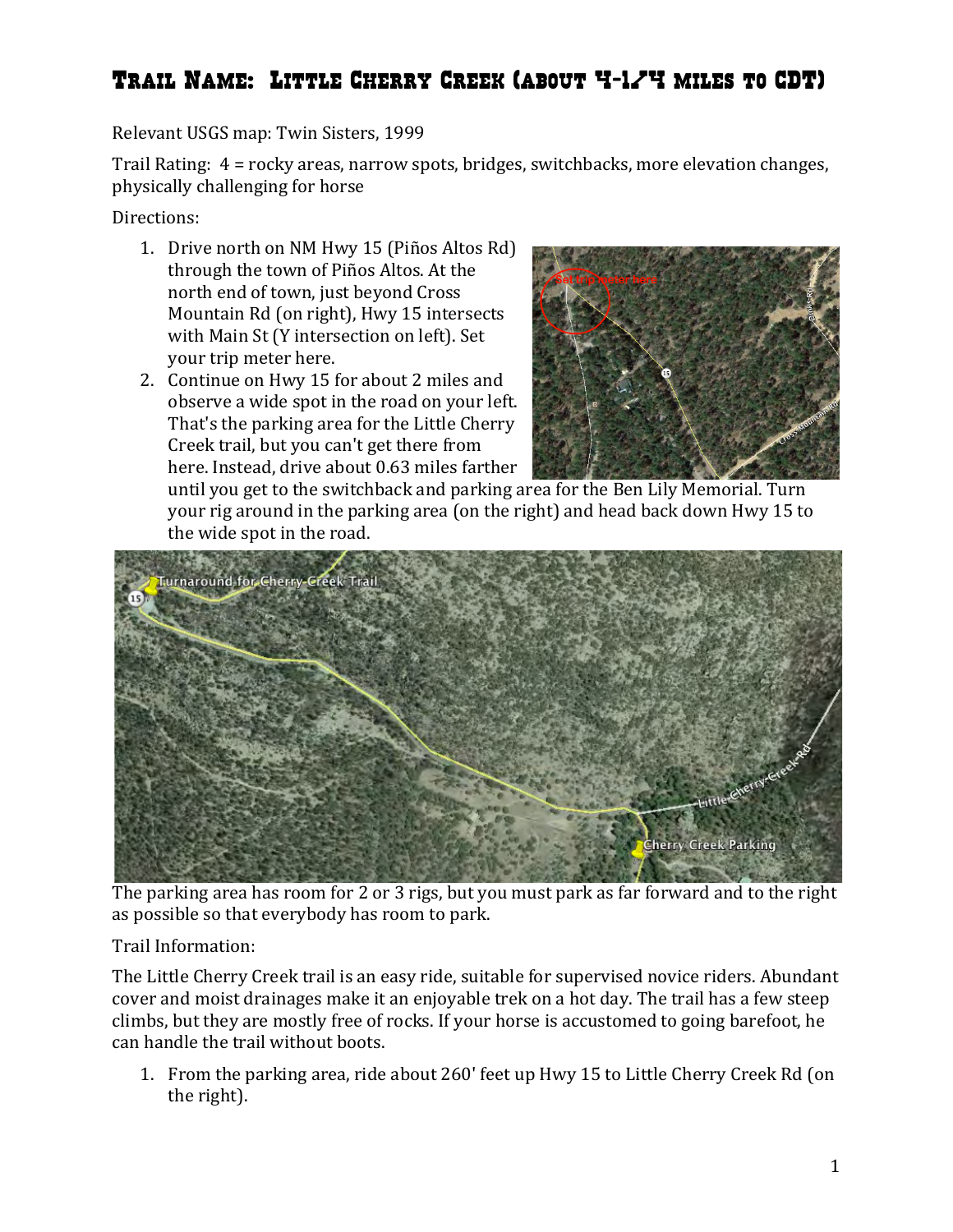## Trail Name: Little Cherry Creek (about 4-1/4 miles to CDT)

- 2. The trail starts as a two-track that passes through shady terrain along Little Cherry Creek, which flows through a rocky gorge, speckled with hardwoods.
- 3. The two-track diverges from the road about 1.75 miles up the way. The trail bends sharply to the right here and is easy to miss. Watch for logs across the wrong path, or an arrow on a tree, or maybe even a cairn to direct you.
- 4. From the divergence, the trail continues about 2.4 miles to its intersection with the Continental Divide trail on the northern face of the Twin Sisters. It has a couple of steep switchbacks and can be slippery following set weather. It's an easy trail to follow, but you need to pay attention.







More  $\rightarrow$